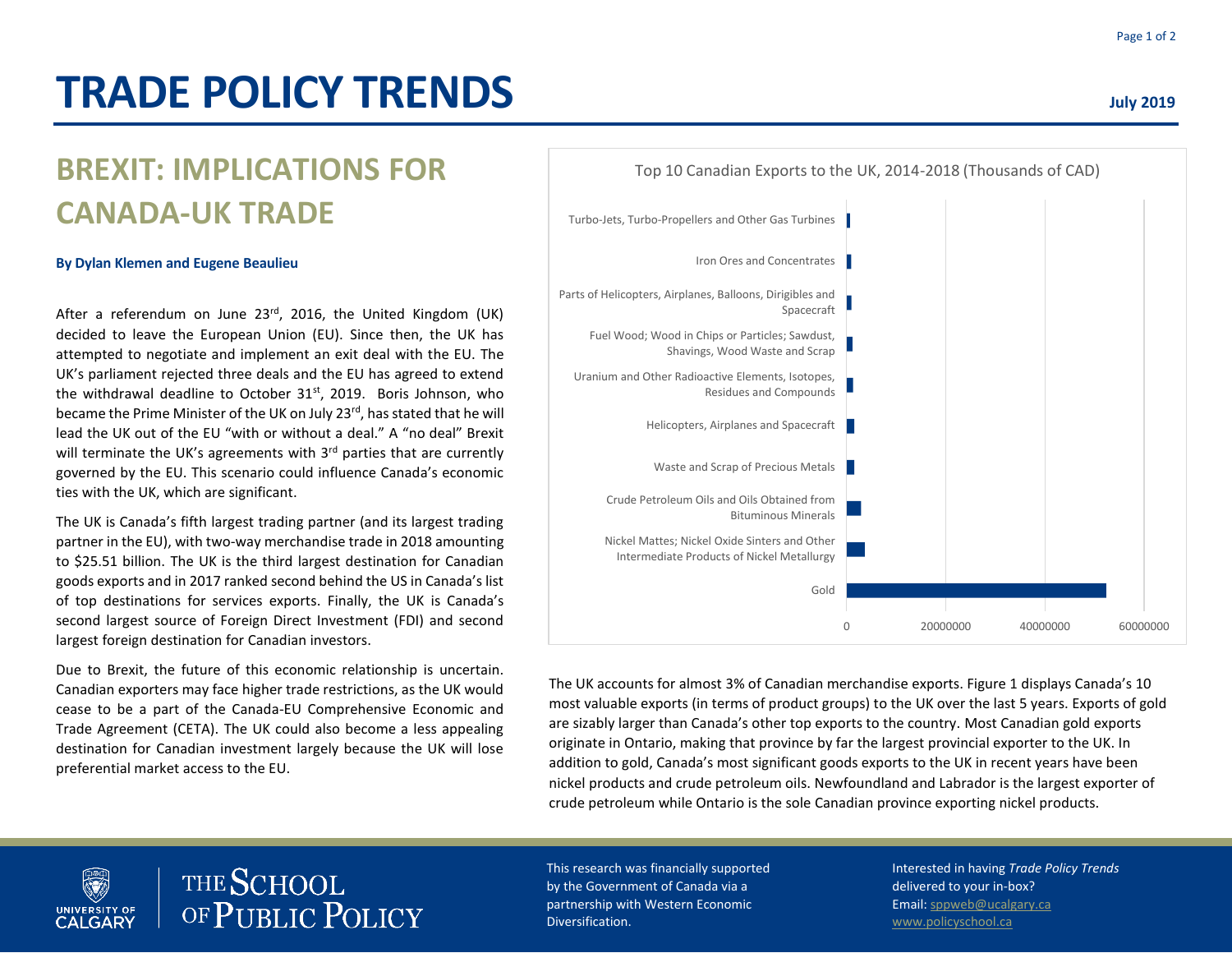If the UK leaves the EU without a deal, Canadian exporters will face a tariff schedule released by the UK government offered to World Trade Organization (WTO) members on a Most-Favored-Nation (MFN) basis. In the event of a deal, the UK will likely be able to remain part of CETA for up to two years. In either case, it is very likely that Canada and the UK will want to negotiate a bilateral agreement in order to maintain preferential market access.

CETA ensures that most tariffs on Canada's top exports are, or will become, zero. According to the Canadian Trade Commissioner Services (TCS), the no-deal Brexit tariff schedule would do away with import duties on 95% of the UK's tariffs. Some products will face higher tariffs. However, these products (such as autos) are not among Canada's top exports to the country. Rather, tariffs will remain 0% on Canada's most valuable exports to the UK regardless of Brexit's outcome. For example, Canada's most valuable export to the UK – gold - will not face tariffs in any Brexit scenario. A no-deal Brexit also threatens to eliminate the liberalization of trade in services accomplished by CETA. This is cause for concern, as the UK is second largest national destination of Canadian services exports, accounting for over \$6 million in exports in 2017.

Overall goods trade with the EU has increased since CETA came into force (a 7.7% increase in two-way trade). However, Canada-UK twoway merchandise trade declined 3.5% one year after the implementation of CETA. In addition, Canadian trade in services with the EU increased almost 7% after the agreement went into effect. A no-deal Brexit could result in decreased trade flows (in both goods and services) between both countries.

Regardless of how Brexit plays out, it is important that both countries complete a FTA to avoid disruptions to trade flows. Both countries have already committed to making this a reality. Most recently, PM Justin Trudeau confirmed his commitment to "increase trade" between the two countries after PM Johnson became the new leader of the UK.

#### References:

- "Brexit Summary information for Canadian companies." Trade Commissioner Service. [https://www.tradecommissioner.gc.ca/trade\\_commissioners](https://www.tradecommissioner.gc.ca/trade_commissioners-delegues_commerciaux/country-pays/united-kingdom-royaume-uni/information-brexit-renseignements.aspx?lang=eng)[delegues\\_commerciaux/country-pays/united-kingdom-royaume-uni/information-brexit](https://www.tradecommissioner.gc.ca/trade_commissioners-delegues_commerciaux/country-pays/united-kingdom-royaume-uni/information-brexit-renseignements.aspx?lang=eng)[renseignements.aspx?lang=eng.](https://www.tradecommissioner.gc.ca/trade_commissioners-delegues_commerciaux/country-pays/united-kingdom-royaume-uni/information-brexit-renseignements.aspx?lang=eng)
- "Canada and the United Kingdom Relations." Government of Canada. [https://www.canadainternational.gc.ca/united\\_kingdom](https://www.canadainternational.gc.ca/united_kingdom-royaume_uni/bilateral_relations_bilaterales/index.aspx?lang=eng)[royaume\\_uni/bilateral\\_relations\\_bilaterales/index.aspx?lang=eng.](https://www.canadainternational.gc.ca/united_kingdom-royaume_uni/bilateral_relations_bilaterales/index.aspx?lang=eng)
- "CETA benefits already visible a year after its entry into force." Global Affairs Canada. [https://www.international.gc.ca/gac-amc/campaign-campagne/ceta-aecg/year\\_one](https://www.international.gc.ca/gac-amc/campaign-campagne/ceta-aecg/year_one-premiere_annee.aspx?lang=eng)[premiere\\_annee.aspx?lang=eng.](https://www.international.gc.ca/gac-amc/campaign-campagne/ceta-aecg/year_one-premiere_annee.aspx?lang=eng)

Statistics Canada, Trade Data Online[. http://www.ic.gc.ca/eic/site/tdo-dcd.nsf/eng/Home.](http://www.ic.gc.ca/eic/site/tdo-dcd.nsf/eng/Home)

- "Temporary rates of customs duty (tariffs) on imports after EU exit." Government of the United Kingdom[. https://www.gov.uk/government/publications/temporary-rates-of-customs-duty](https://www.gov.uk/government/publications/temporary-rates-of-customs-duty-on-imports-after-eu-exit)[on-imports-after-eu-exit.](https://www.gov.uk/government/publications/temporary-rates-of-customs-duty-on-imports-after-eu-exit)
- Text of the Comprehensive Economic and Trade Agreement. Global Affairs Canada. [https://www.international.gc.ca/trade-commerce/trade-agreements-accords](https://www.international.gc.ca/trade-commerce/trade-agreements-accords-commerciaux/agr-acc/ceta-aecg/text-texte/toc-tdm.aspx?lang=eng)[commerciaux/agr-acc/ceta-aecg/text-texte/toc-tdm.aspx?lang=eng.](https://www.international.gc.ca/trade-commerce/trade-agreements-accords-commerciaux/agr-acc/ceta-aecg/text-texte/toc-tdm.aspx?lang=eng)
- "Trade Investment and Economic Statistics." Global Affairs Canada. [https://www.international.gc.ca/economist-economiste/statistics](https://www.international.gc.ca/economist-economiste/statistics-statistiques/index.aspx?lang=eng)[statistiques/index.aspx?lang=eng.](https://www.international.gc.ca/economist-economiste/statistics-statistiques/index.aspx?lang=eng)

#### **Dep** THE SCHOOL OF PUBLIC POLICY UNIVERSITY OF

#### **The School of Public Policy**

University of Calgary Downtown Campus 906 8th Avenue S.W., 5th Floor Calgary, Alberta T2P 1H9

Interested in having *Trade Policy Trends* delivered to your in-box? Email[: sppweb@ucalgary.ca](mailto:sppweb@ucalgary.ca) [www.policyschool.ca](http://www.policyschool.ca/)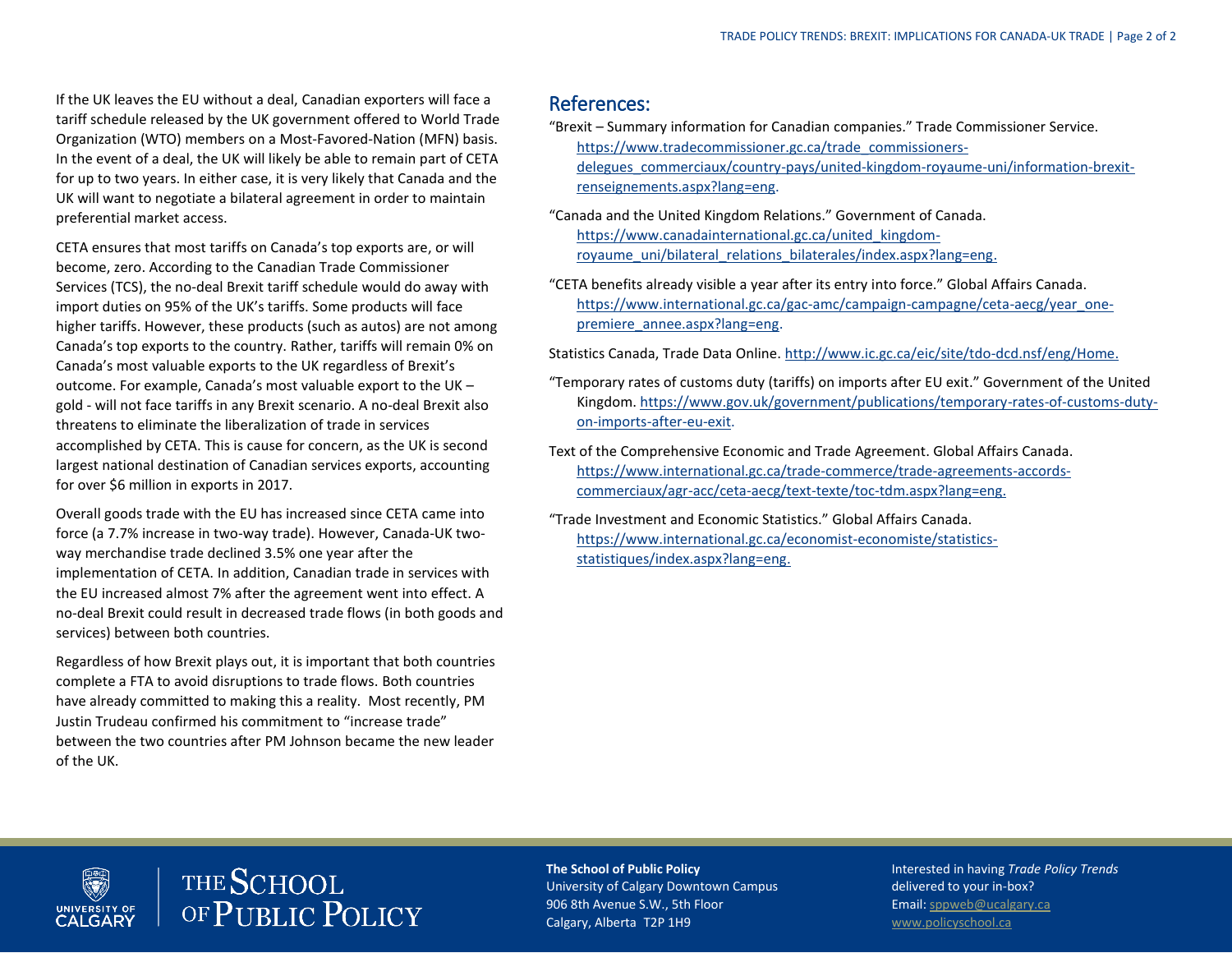# **TENDANCES DES POLITIQUES COMMERCIALES**

## **LE BREXIT : RÉPERCUSSIONS SUR LE COMMERCE ENTRE LE CANADA ET LE ROYAUME-UNI**

#### **Par Dylan Klemen et Eugene Beaulieu**

Suite au référendum du 23 juin 2016, le Royaume-Uni (R.-U.) a décidé de quitter l'Union européenne (UE). Depuis, le R.-U. tente de négocier et de mettre en œuvre un accord de sortie avec l'UE. À ce jour, le parlement britannique a rejeté trois accords et l'UE a accepté de prolonger la date limite de retrait au 31 octobre 2019. Boris Johnson, qui est devenu premier ministre le 23 juillet, a déclaré qu'il conduirait le R.-U. hors de l'UE « avec ou sans accord ». Un Brexit « sans accord » mettrait fin aux accords du R.-U. avec des tiers qui sont actuellement régis par l'UE. Ce scénario pourrait influencer les importants liens économiques entre le Canada et le R.-U.

Le R.-U. est le cinquième partenaire commercial du Canada (et son principal partenaire commercial au sein de l'UE), avec un commerce bilatéral de marchandises qui s'élevait à 25,51 milliards de dollars en 2018. Le R.-U. constitue la troisième destination en importance pour les exportations de biens canadiens et, en 2017, se classait au deuxième rang derrière les États-Unis dans la liste des principales destinations canadiennes pour l'exportation de services. Enfin, le R.-U. est la deuxième source d'investissement étranger direct (IED) du Canada et la deuxième destination étrangère des investisseurs canadiens.

En raison du Brexit, l'avenir de cette relation économique demeure incertain. Les exportateurs canadiens pourraient faire face à des restrictions commerciales plus élevées, car le R.-U. cesserait de faire partie de l'Accord économique et commercial global entre le Canada et l'Union européenne (AECG). Le R.-U. pourrait aussi devenir une destination moins attrayante pour les investissements canadiens, en grande partie parce que le R.-U. perdra son accès préférentiel au marché de l'UE.

THE SCHOOL

**UNIVERSITY OF**<br>**CALGARY** 

OF PUBLIC POLICY

Cette recherche a été soutenue financièrement en partie par le gouvernement du Canada via Diversification de l'économie de l'Ouest Canada.

Fuel Wood; Wood in Chips or Particles; Sawdust,

and Spacecraft

Iron Ores and Concentrates

Parts of Helicopters, Airplanes, Balloons, Dirigibles

Turbo-Jets, Turbo-Propellers and Other Gas Turbines

Interested in having *Trade Policy Trends* delivered to your in-box? Email: sppweb@ucalgary.ca www.policyschool.ca

### **Juillet 2019**

Le R.-U. représente près de 3 % des exportations canadiennes de marchandises. La figure 1 présente les 10 exportations les plus importantes du Canada (en catégories de produits) vers le R.-U., ces 5 dernières années. L'exportation de l'or est beaucoup plus importante que les principales exportations du Canada vers ce pays. La plupart de l'or canadien exporté vient de l'Ontario, ce qui fait de cette province le plus grand exportateur du Canada vers le R.-U. En plus de l'or, les principales exportations de biens vers le R.-U. ont été, ces dernières années, les produits à 0 20000000 40000000 60000000 Gold Nickel Mattes; Nickel Oxide Sinters and Other Intermediate Products of Nickel Metallurgy Crude Petroleum Oils and Oils Obtained from Bituminous Minerals Waste and Scrap of Precious Metals Helicopters, Airplanes and Spacecraft Uranium and Other Radioactive Elements, Isotopes, Residues and Compounds Shavings, Wood Waste and Scrap

Top 10 Canadian Exports to the UK, 2014-2018 (Thousands of CAD)

base de nickel et les huiles de pétrole brut. Terre-Neuve-et-Labrador constitue le plus gros exportateur de pétrole brut, tandis que l'Ontario est la seule province canadienne à exporter des produits de nickel.